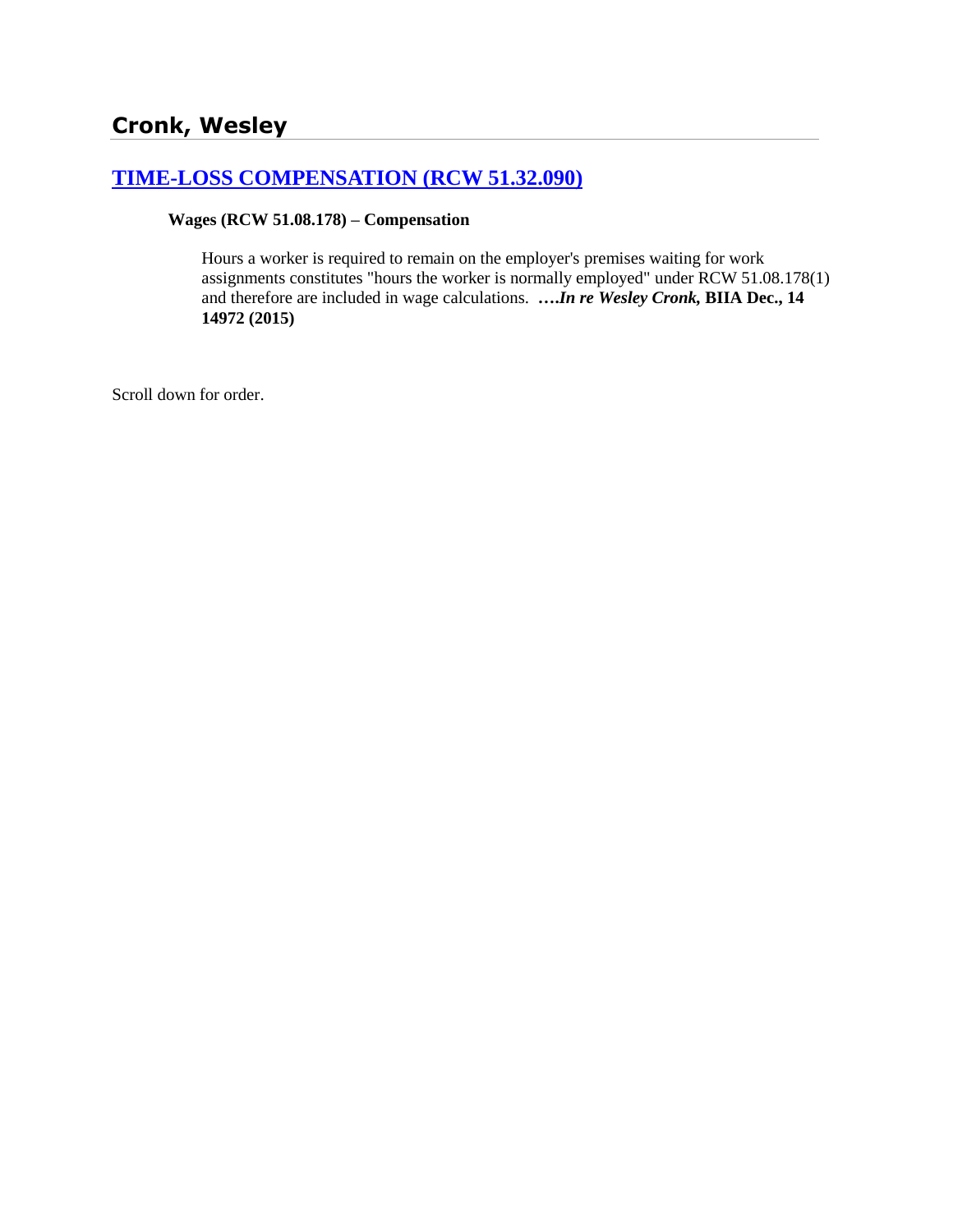### **BEFORE THE BOARD OF INDUSTRIAL INSURANCE APPEALS STATE OF WASHINGTON**

**)**

**IN RE: WESLEY F. CRONK ) DOCKET NOS. 14 14972, 14 14973 & 14 14974**

**CLAIM NO. AV-96619 ) DECISION AND ORDER**

APPEARANCES:

Claimant, Wesley F. Cronk, by Michael Lind Law Office, per Michael S. Lind

Employer, Midway Muffler & Radiator, Inc., by Washington Retail Association, per Maria A. Justin, Senior Claims Analyst

Department of Labor and Industries, by The Office of the Attorney General, per Kay A. Germiat

In Docket No. 14 14972, the claimant, Wesley F. Cronk, filed an appeal with the Board of Industrial Insurance Appeals on April 17, 2014, from an order of the Department of Labor and Industries dated March 25, 2014. In this order, the Department paid time-loss compensation benefits from March 12, 2014, through March 25, 2014, in the amount of \$492.80, at the rate of \$1,056.00 a month and \$35.20 a day. The Department order is **REVERSED AND REMANDED.**

In Docket No. 14 14973, the claimant, Wesley F. Cronk, filed an appeal with the Board of Industrial Insurance Appeals on April 17, 2014, from an order of the Department of Labor and Industries dated March 26, 2014. In this order, the Department affirmed the orders issued on March 12, 2014, and March 13, 2014. In the March 12, 2014 order, The Department paid time-loss compensation benefits from February 25, 2014, through March 11, 2014, in the amount of \$528.00, at the rate of \$1,056.00 a month and \$35.20 a day. In the March 13, 2014 order, the Department set the wage for the job-of-injury based on \$16.00 an hour, 5 hours a day, and 5 days a week, for a total gross wage of \$1,760.00 a month. The marital status eligibility was determined to be single with no children. The Department order is **REVERSED AND REMANDED**.

In Docket No. 14 14974, the claimant, Wesley F. Cronk, filed an appeal with the Board of Industrial Insurance Appeals on April 17, 2014, from an order of the Department of Labor and Industries dated March 28, 2014. In this order, the Department determined that the claimant received time-loss compensation benefits in the amount of \$2,759.68 from January 7, 2014, through February 24, 2014; was entitled to \$1,724.80; and, must pay the Department \$1,034.88. The overpayment resulted because of a change in reported gross wages and the order corrected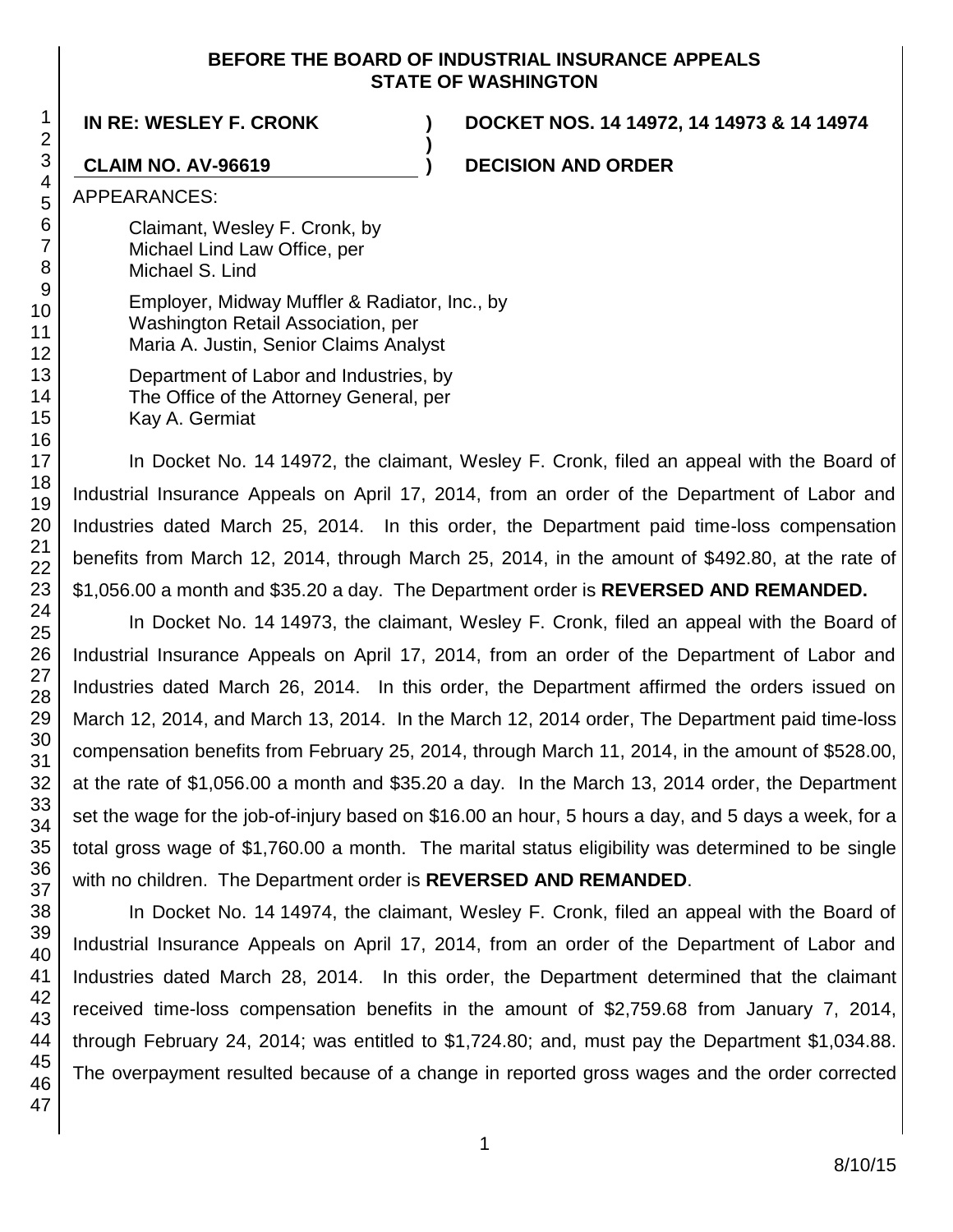and superseded the payment orders dated January 29, 2014, February 11, 2014, February 18, 2014, and February 25, 2014. The Department order is **REVERSED AND REMANDED**.

As provided by RCW 51.52.104 and RCW 51.52.106, this matter is before the Board for review and decision. The claimant filed a timely Petition for Review of an April 7, 2015 Proposed Decision and Order in which the industrial appeals judge affirmed the March 25, 2014, March 26, 2014, and March 28, 2014 Department orders.

The Board has reviewed the evidentiary rulings in the record of proceedings and finds that no prejudicial error was committed. The rulings are affirmed.

#### **DECISION**

This appeal is before the Board because of a dispute regarding Mr. Cronk's wage at the time of his industrial injury. It is undisputed that he was normally employed 5 days a week and his hourly wage was \$16 an hour. The dispute centers on the number of hours he was normally employed a day. In calculating the wage rate, the Department relied on the employer's payroll records covering the entire period of Mr. Cronk's employment. Mr. Cronk agrees that the records accurately reflect the wages he was paid, and that if the Department is only required to include paid hours in its calculation, the wage determination is correct. But he argues that the Department should have included "wait time" hours of work that the employer required him to be at the work site but failed to pay him. Because we find that "the hours the worker is normally employed" as used in RCW 51.08.178(1) includes time the employer requires the worker to remain on the employer's premises waiting for work assignments, we reverse the orders on appeal and remand to the Department to recalculate Mr. Cronk's wage to include the "wait time" hours in the calculation of his daily wage.

Mr. Cronk was employed as a mechanic for Midway Muffler & Radiator, Inc., (aka Bucky's), when he sustained an industrial injury to his back. The parties agree that RCW 51.08.178(1) is the appropriate subsection for calculating the wage Mr. Cronk was receiving at the time of injury and that he was normally employed 5 days a week with an hourly wage of \$16. The parties agree that he was only paid for time spent working on customers' vehicles and that he had to clock in and out throughout his shift based on the availability of work assignments.

Bucky's has 16 locations. Its accountant, Anthony Maddox, testified that the clock-in/clock-out method of recording hours for hourly employees was the way the company did business. Across all locations, Bucky's employed 30 salaried mechanics and 35 hourly mechanics.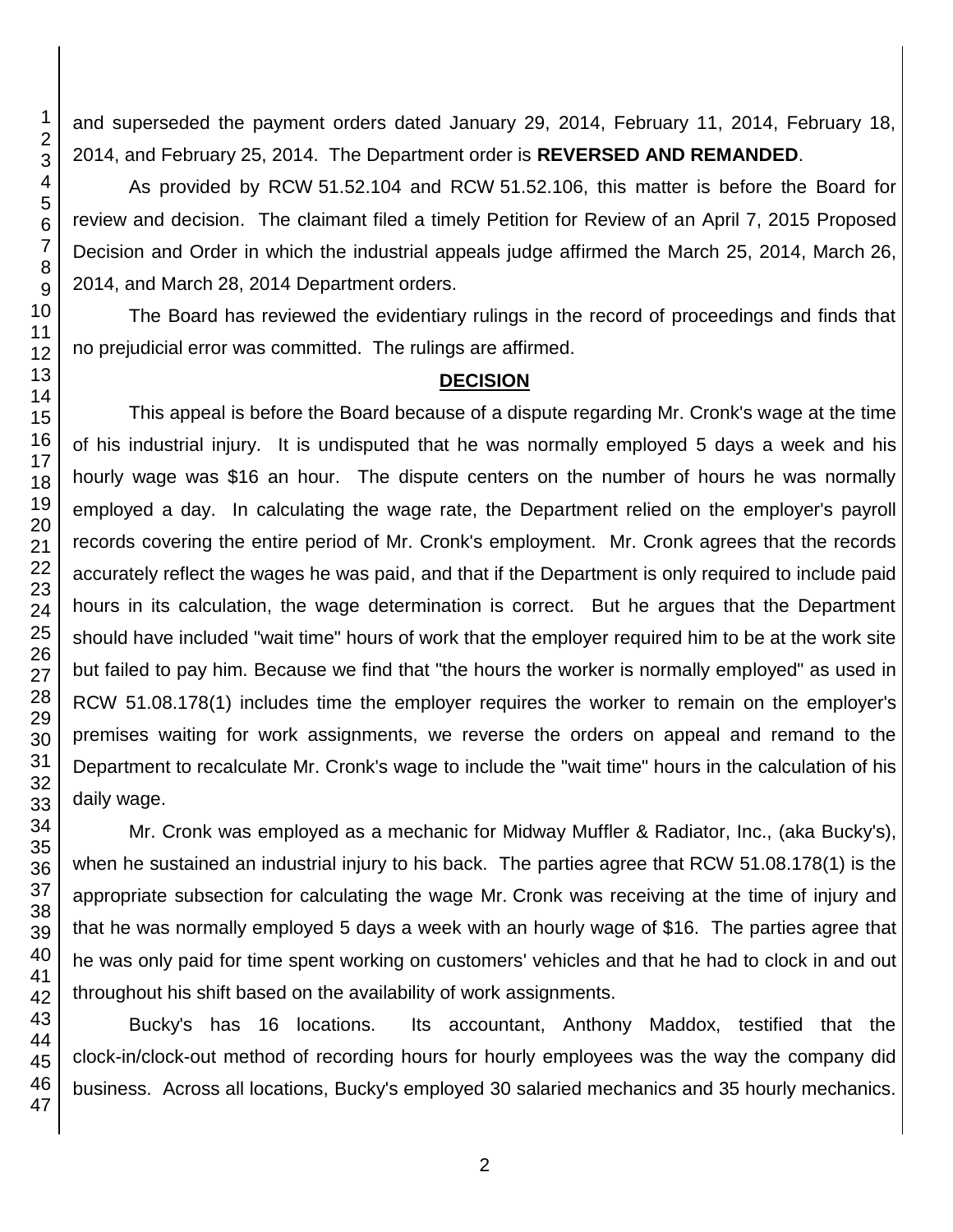The latter were only paid for hours working on a customer's vehicle they were not paid for wait time between work assignments.

Floyd Montgomery testified that he was the only salaried mechanic at the Bucky's location where Mr. Cronk was employed as an hourly mechanic. The only other salaried employee at that location was Mary Giancoli, the manager.

Except for oil changes, none of the work was scheduled. It was all walk-in business. As the sole salaried mechanic, Mr. Montgomery was first in line for any work that came in the door. If he was busy, an hourly worker would be assigned and could clock in. Ms. Giancoli testified that Mr. Cronk could leave if there was no work. She stated that Mr. Montgomery could handle the workload if the hourly employees were not available. Mr. Cronk, however, testified that if he left the premises and was not available for work assignments as they came he would be fired. Mr. Cronk testified that some of his waiting time was spent cleaning the premises. Ms. Giancoli admitted that Mr. Cronk cleaned periodically when he was off the clock, but she did not ask him to do so.

At the Bucky's location where Mr. Cronk worked, Ms. Giancoli testified that the hourly workers had staggered shifts. She did not challenge Mr. Cronk's testimony that his shift began at 8:00 a.m. Despite that start time, the payroll records corroborate Mr. Cronk's testimony that there were many days when he did not clock in at 8:00 a.m. because as he testified, there was no work for him.

The controlling statute regarding wage determination under the Washington Industrial Insurance Act is RCW 51.08.178. Subsection 1 of the statute provides the method to determine Mr. Cronk's monthly wage at the time of injury. For wages not fixed by the month, the monthly wage is calculated by multiplying the daily wage the worker was receiving by a multiplier depending on the number of days the worker was normally employed each week. Because Mr. Cronk worked 5 days a week, the multiplier used is 22. The statute also states that the daily wage shall be the hourly wage multiplied by the number of hours the worker is "normally employed." There is no definition of hours "normally employed" in the Industrial Insurance Act. Nor have we been able to find any case law interpreting the hours "normally employed" language of RCW 51.08.178(1). We must determine is whether uncompensated "wait time" is included in the definition of hours "normally employed" in the calculation of the daily wage under RCW 51.08.178(1).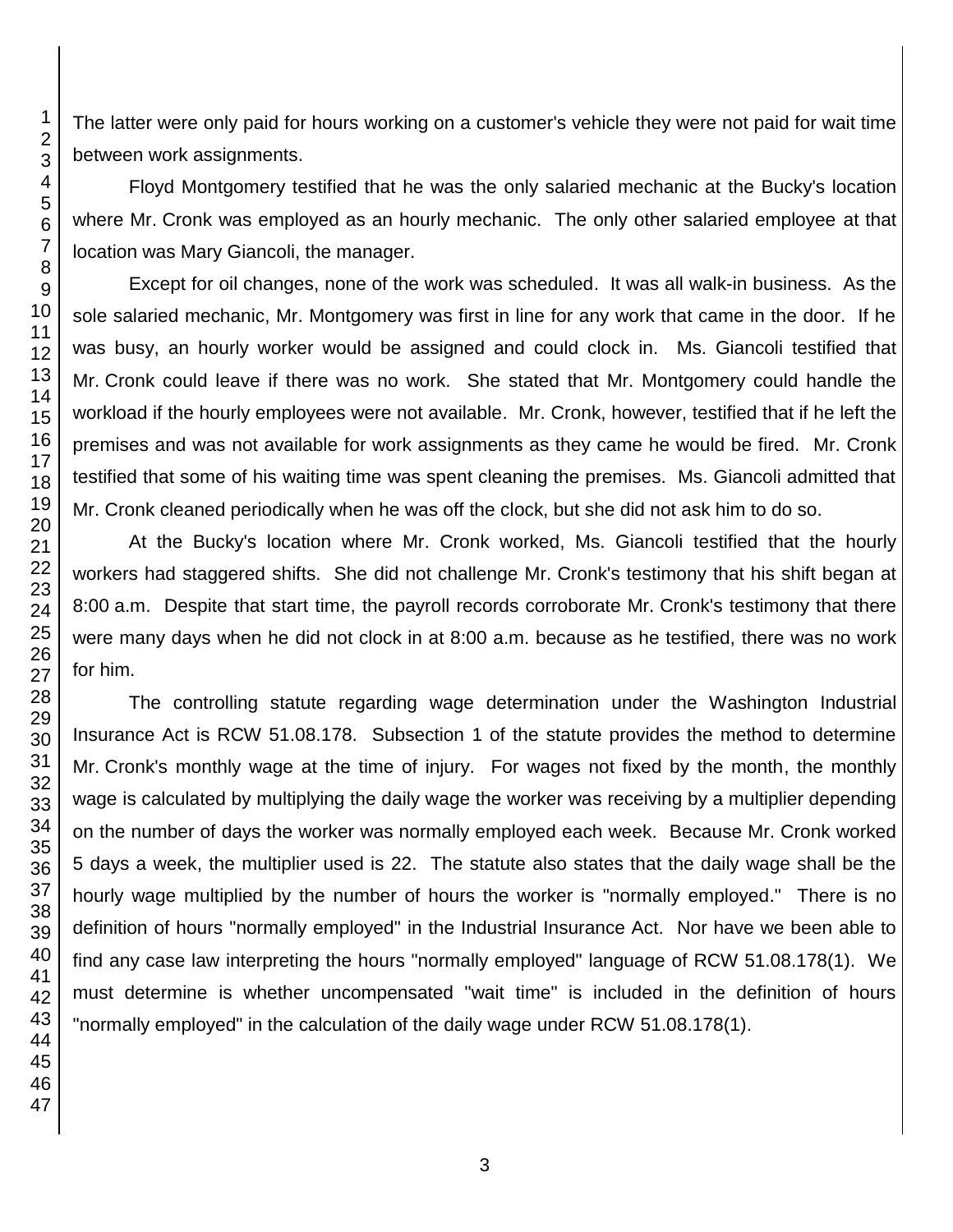Appellate cases in Washington have addressed "wait time" in employment situations. These cases provide guidance on how to address "wait time" in wage calculation under the Industrial Insurance Act.

In *Superior Asphalt & Concrete Co. v Labor & Industries*, 112 Wn. App. 291 (2002) two employers challenged the Department of Labor and Industries citation for a violation of the prevailing wage act. The employers hired drivers to pick up and deliver road material to public works job sites. The employers paid prevailing wages to the drivers for wait time and delivery time but did not pay the prevailing wage for loading time and driving time. In determining that the drivers were entitled to prevailing wages for the drive time and the loading time, the court addressed the validity of the Department rules describing the prevailing wage act, WAC 296-127-018. The rule stated that the prevailing wage act pertained to delivery, spreading, and waiting time. The court found the rule a valid exercise of the Department's rule making authority and applied the language of the rule in deciding the issue.

In *Martini v. Employment Security Department,* 98 Wn App 791 (2000) a worker was denied unemployment compensation benefits because he quit his job. The worker was a driver for the employer. The worker established that he was not compensated for 30 minutes of wait time on over 90 percent of his trips and was not compensated for time spent cleaning, fueling, inspecting, and maintaining his vehicle. The court found that the facts presented a clear violation of the Washington Minimum Wage Act because the worker was not guaranteed a minimum wage and the employer knew of the facts giving rise to the violation. The court held that employer's violation of the minimum wage act was reasonably related to the termination of employment and the worker was entitled to unemployment compensation benefits.

In *Lindell v. General Electric Co*. 44 Wn.2d 386 (1954) a group of guards at the Hanford nuclear plant in eastern Washington brought an action against the employer for unpaid wages for a 30-minute lunch period. The action was brought under the federal Fair Labor Standards Act. The question before the court was whether the 30-minute lunch period was compensable work time. The court noted the "highly slanted" testimony on both sides regarding the activities of the workers during the lunch period but found that the guards were in a different position than guards and patrolmen in ordinary plants. Based on the facts, the court found that during the lunch period the guards were not free agents and under no restrictions. They were subject to being called out on a moment's notice. The court stated that the guards "were not waiting to be engaged, they had been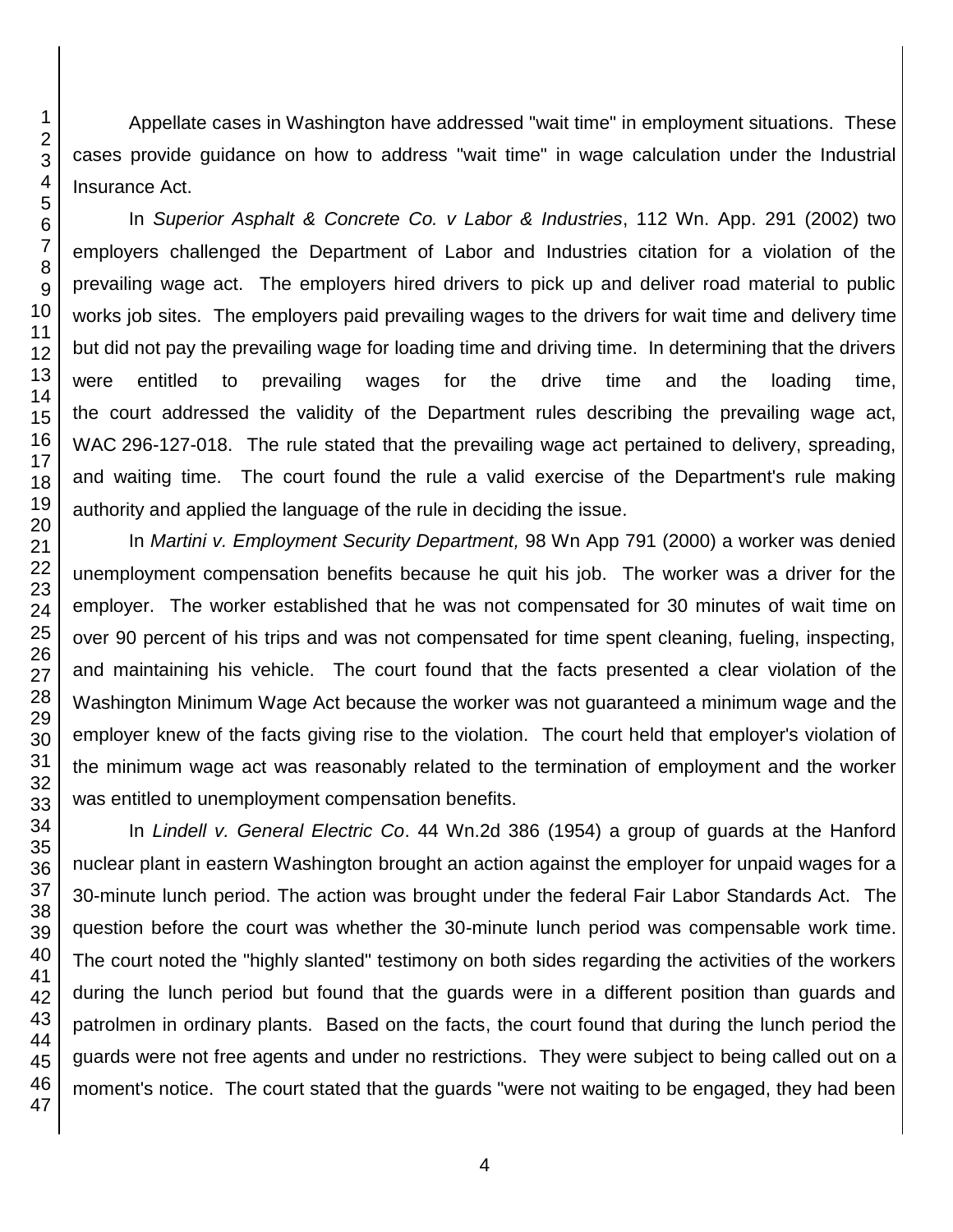engaged to wait." The court held that the 30-minute lunch period was predominately for the employer's benefit and the guards were entitled to compensation for the lunch period.

These court decisions provide a basis for our analysis of the "hours the worker is normally employed" language of RCW 51.08.178(1). In *Superior Asphalt* the court looked to the Department's rule defining work under the prevailing wage statute. The court found the rule a valid exercise of the Departments authority and applied the definitions in deciding what work activity was within the definition of the prevailing wage statute. In *Martini* the court found that uncompensated wait time was part of the hours worked by the worker and that failure to compensate the worker for those hours violated the minimum wage act. In *Lindell* the court determined that the facts supported a finding that the worker had to remain on the employer's premises, was subject to being called out on a moment's notice, and that the time spent waiting was predominantly for the employer's benefit.

The Department has published rules under the authority of Chapter 49.12 RCW, Industrial Welfare which address the definition of hours worked. WAC 296-126-002(8) defines "Hours worked" as "all hours during which the employee is authorized or required by the employer to be on duty on the employer's premises or at a prescribed work place."

Our review of the case law regarding "wait time" and the definition of hours worked contained in WAC 296-126-002 convince us that the time an employer requires an employee to remain on the premises waiting for work assignments is compensable as hours worked. If Mr. Cronk was required by his employer to remain on the premise for work assignment he would be entitled to compensation for the wait time hours. It logically follows that if he would be entitled to compensation for the wait time hours, these hours would be included in the calculation of his wage under RCW 51.08.178(1). Wait time hours where the worker must remain on the employer's premises waiting for work assignments is within the meaning of "hours the worker is normally employed" as used in RCW 51.08.178(1). We turn now to facts before us.

We note the "highly slanted" testimony on both sides regarding the "wait time" hours. But we realize Bucky's business model depends on the hourly workers being available to take the work the salaried workers cannot handle. If Mr. Montgomery, a salaried worker, could perform all the work by himself, as Ms Giancoli testified, there would be no need to hire hourly mechanics like Mr. Cronk, nor would he have earned the money he did, as shown by the employer's payroll records. There would also be no need to hire any of the other hourly mechanics at the other Bucky's locations if the salaried mechanics could handle the workload. The hourly mechanics are a

5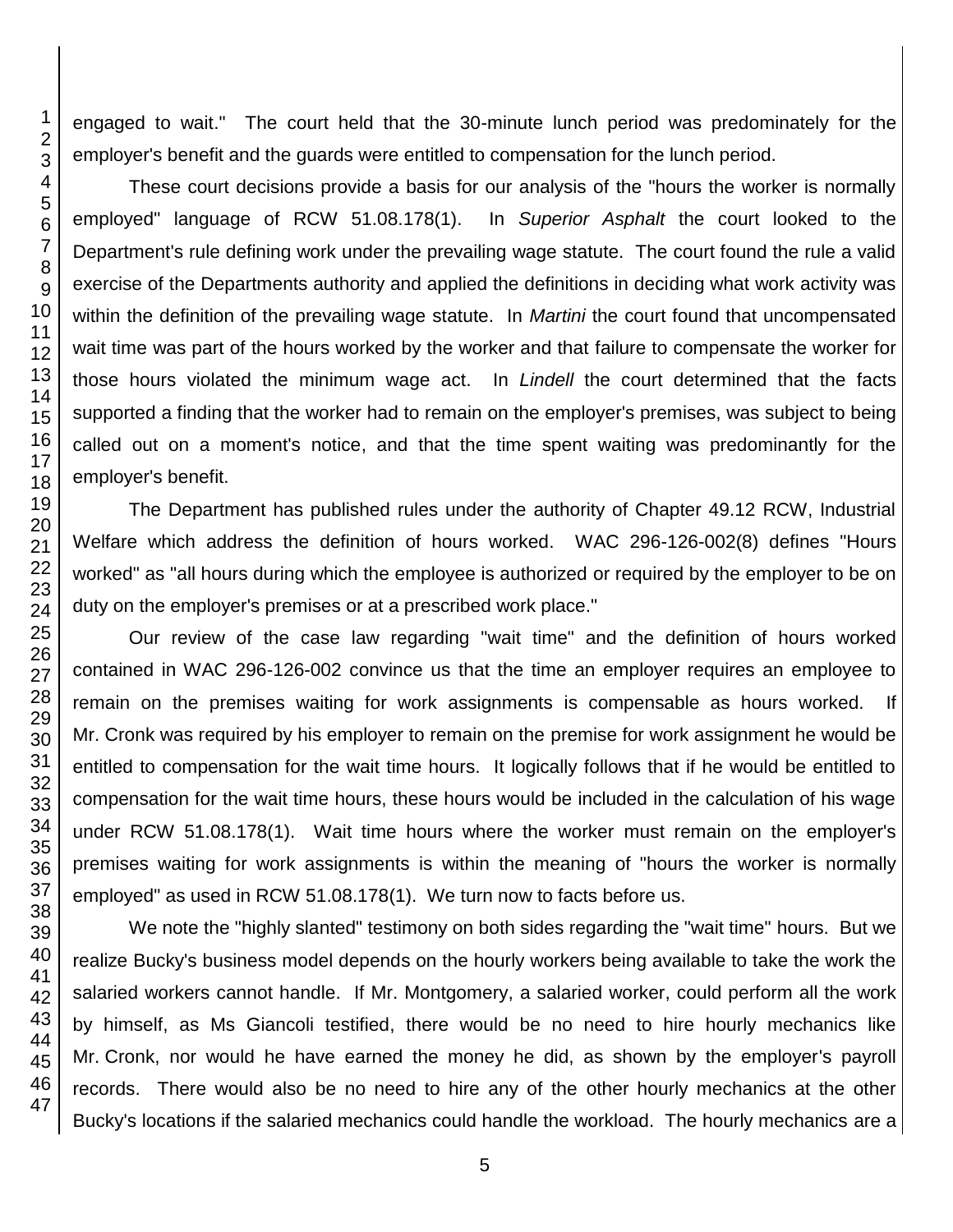necessary part of the enterprise as evidenced by the fact that they were each paid for up to 32 hours of work a week, according to Mr. Maddox.

Exhibit No. 1, Mr. Cronk's timesheet, covers 100 days. On at least 58 days, the time between clock out and clock back in was 90 minutes or less. Ms. Giancoli's contention that workers could leave during those short periods off the clock is not credible. We are not persuaded that Mr. Montgomery could have performed all of the work in a day if all the hourly workers were free to leave. Ms. Giancoli admitted Mr. Cronk did unpaid clean-up work when he was clocked out. We accept Mr. Cronk's testimony he would be fired if he left the premises during his work shift and was not available to take work assignments as they came in. We find on this record that Bucky's required Mr. Cronk to be on duty on Bucky's premises waiting for work assignments during his shift. If he left, he did so risking termination of his employment. Like the guards in *Lindell v. General Electric Co*., Mr. Cronk was subject to being called to a work assignment on a moment's notice. As the guards were engaged to wait, so was Mr. Cronk. The time Mr. Cronk spent waiting on the employer's premises benefitted the employer. The Department must include "wait time" hours in the calculation of Mr. Cronk's daily wage under RCW 51.08.178(1).

## **FINDINGS OF FACT**

- 1. On July 2, 2014, an industrial appeals judge certified that the parties agreed to include the Jurisdictional History in the Board record solely for jurisdictional purposes.
- 2. Wesley F. Cronk sustained an industrial injury to his back on January 6, 2014, during the course of his employment with Midway Muffler and Radiator, Inc., (Bucky's).
- 3. On January 6, 2014, Mr. Cronk was single, had no children, and was normally employed five days a week with an hourly wage of \$16 an hour.
- 4. Mr. Cronk was required by his employer to start his shift at 8:00 a.m. and remain on the premises for the duration of his shift. Mr. Cronk was prohibited from clocking in at the beginning of his shift unless work was available for him. Mr. Cronk could only clock in prior to working on assigned work and had to clock out when the work assignment was complete.
- 5. Mr. Cronk was not compensated for the "wait time" between work assignments but had to remain on the premises during the "wait time." The requirement that Mr. Cronk remain on the premises for the duration of his shift while not being compensated benefitted his employer. Mr. Cronk was subject to being called to a work assignment on a moment's notice.